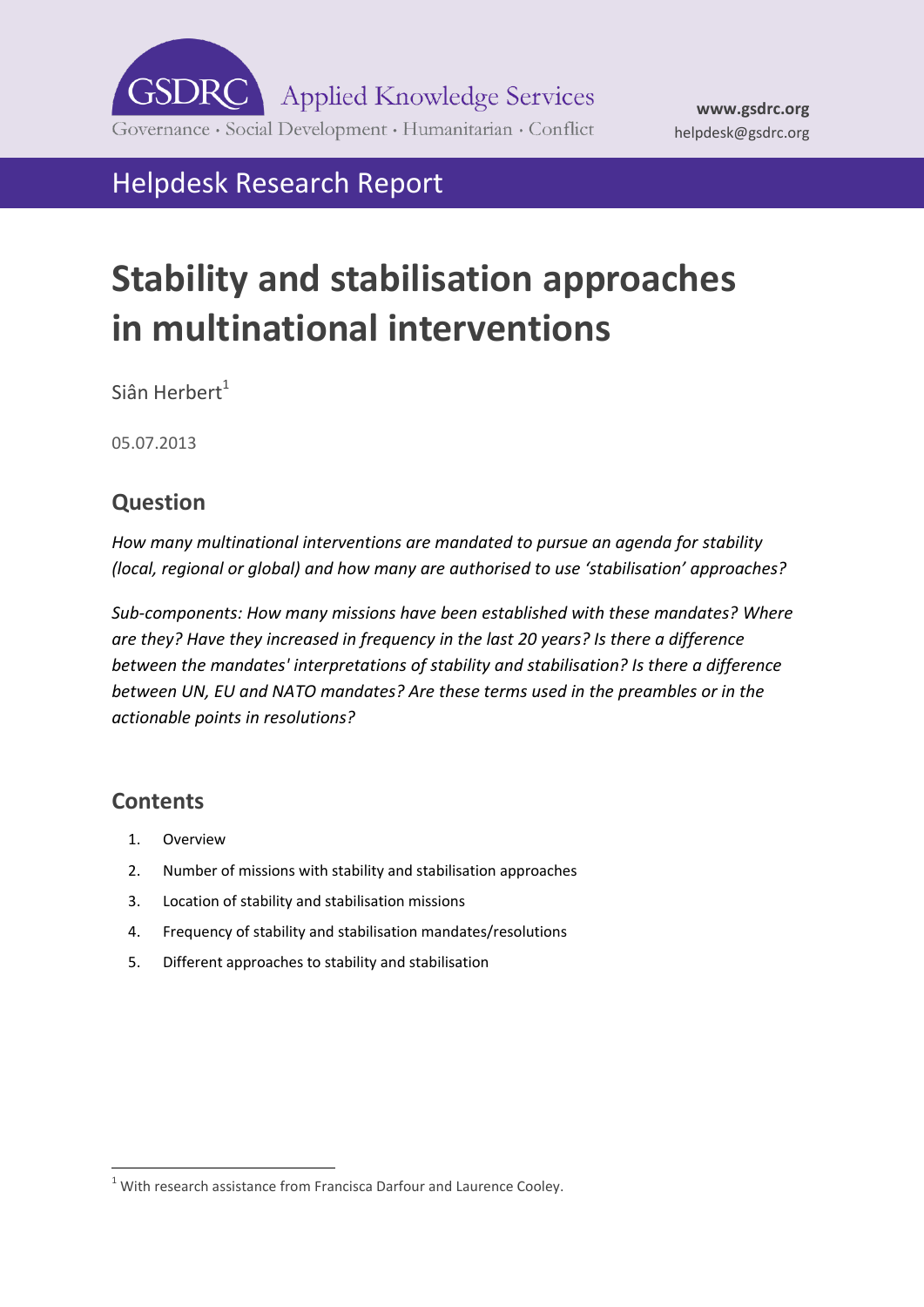### <span id="page-1-0"></span>**1. Overview**

The use of stability and stabilisation approaches in multilateral interventions is a common feature. The majority of currently operating UN, EU and NATO multinational interventions explicitly refer to stability or stabilisation in their mandates and resolutions. However, these terms do not have standard definitions and are therefore being used in a variety of contexts.

This rapid report aims to inform debates around the use of stability and stabilisation approaches in multilateral interventions. The data provided<sup>2</sup> is based on quantitative discourse analysis<sup>3</sup> of all current UN, EU and NATO missions – with research gathered in two key areas: (a) the frequency of the use of the terms stability and stabilisation; and (b) the context in which they are used.

The report is structured as follows: this first section provides an explanation of the methodology and the key findings of the research; section 2 details the number of missions with stability and stabilisation approaches; section 3 details the location of these stability and stabilisation missions; section 4 explores the frequency of the use terms stability and stabilisation in the mandates/resolutions over time; finally section 5 examines the different approaches and contexts in which stability and stabilisation are employed.

#### **Methodology**

**.** 

To examine the presence of stability and stabilisation approaches in the missions, the key mandates/resolutions for each currently active UN, EU and NATO mission were analysed. The total number of resolutions for each mission varies – with many missions having more than 20 resolutions. Therefore, only the key resolutions were included in the analysis – those which detail or change the overarching mandate of the mission (a total of 107 documents). $<sup>4</sup>$  The report is limited in scope to active</sup> missions, and does not analyse past missions, due to time constraints.

For each mission, the spreadsheet includes the following data: name, dates, location, and key mandates/resolutions. For each mandate/resolution, a key word search was performed to identify: the

<sup>4</sup> The key mandates/resolutions were selected as follows:

- **UN missions** each UN mission has a summary mandate web page which selects the key resolutions of the mission (e.g. on this summary mandate page [http://unama.unmissions.org/Default.aspx?tabid=12255&language=en-US,](http://unama.unmissions.org/Default.aspx?tabid=12255&language=en-US) one resolution has been selected. However, on another page collating all legal documents, a total of ten resolutions are detailed [http://unama.unmissions.org/Default.aspx?tabid=12262&language=en-US\)](http://unama.unmissions.org/Default.aspx?tabid=12262&language=en-US);
- **EU missions** the EU summary page (e.g[. http://www.consilium.europa.eu/eeas/security-defence/eu](http://www.consilium.europa.eu/eeas/security-defence/eu-operations/althea?lang=en)[operations/althea?lang=en\)](http://www.consilium.europa.eu/eeas/security-defence/eu-operations/althea?lang=en) does not select the key mandates/resolutions – therefore each resolution listed on the 'legal basis' page (e.g. [http://www.consilium.europa.eu/eeas/security-defence/eu](http://www.consilium.europa.eu/eeas/security-defence/eu-operations/althea/legal-basis?lang=en)[operations/althea/legal-basis?lang=en\)](http://www.consilium.europa.eu/eeas/security-defence/eu-operations/althea/legal-basis?lang=en) of each mission has been briefly reviewed, and only the key mandate/resolutions which detail or change the overarching mandate of the mission have been reviewed.
- **NATO missions** the NATO summary pages for each mission include variable information. Where the key mandates/resolutions have been provided (e.g[. http://www.aco.nato.int/page20844847.aspx\)](http://www.aco.nato.int/page20844847.aspx) these have been analysed. Where the key mandates/resolutions have not been provided or mentioned, the summary page has been used in the analysis (e.g. [http://www.nato.int/cps/en/natolive/topics\\_8191.htm\)](http://www.nato.int/cps/en/natolive/topics_8191.htm).

<sup>2</sup> **The full data set is available online at[: http://www.gsdrc.org/docs/open/GSDRC\\_HDQ966\\_data.xls](http://www.gsdrc.org/docs/open/GSDRC_HDQ966_data.xls)**

 $3$  It is important to note that due to the timeframe and scope of this research, the quantitative findings of this research are indicative and not conclusive. A more extensive and rigorous methodology would be required to present conclusive data on this subject. This data would also need to be triangulated through qualitative analysis of strategy, policy and evaluative documents of stability and stabilisation missions.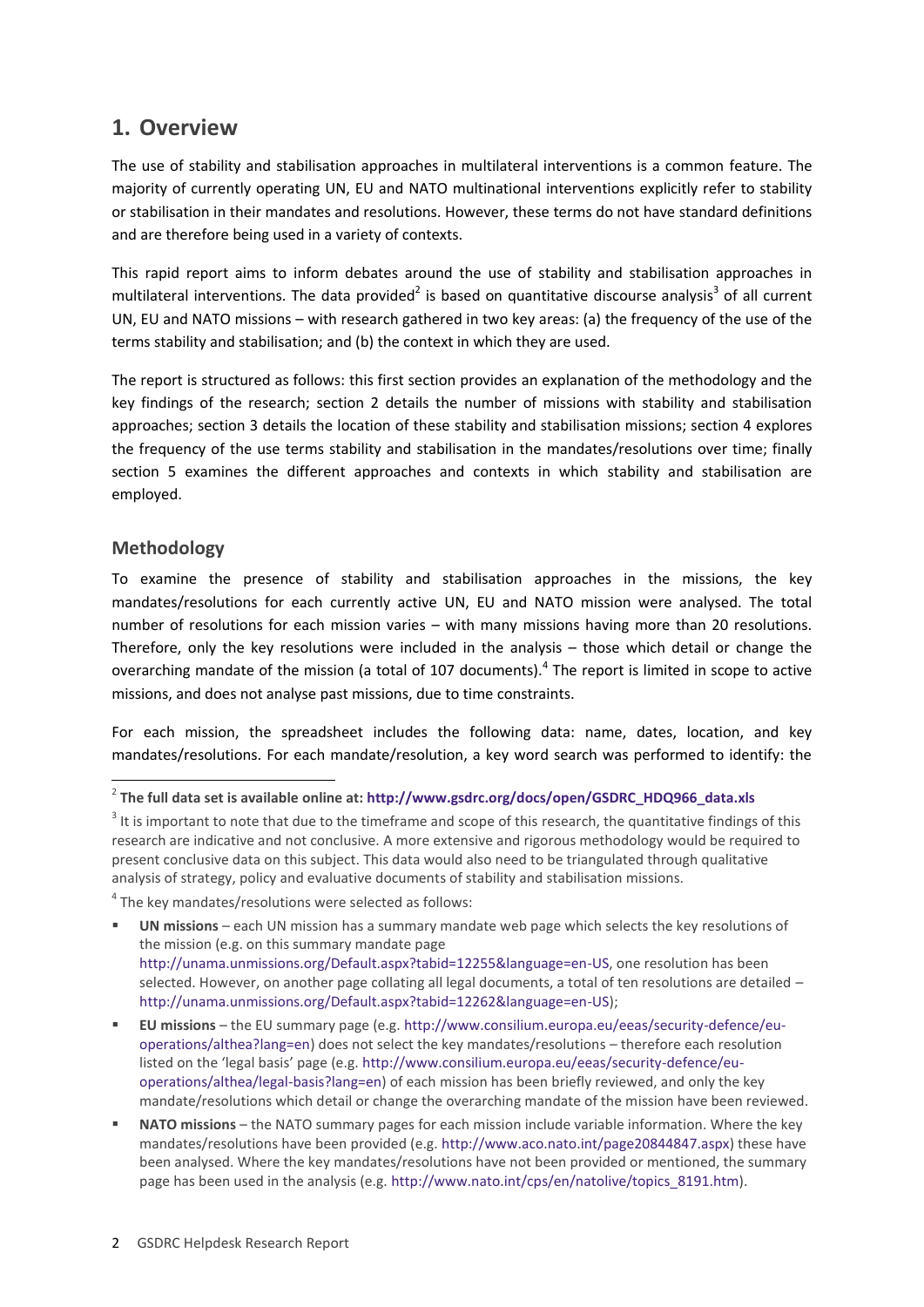use and frequency of the words 'stability', and the related words 'stabilise' and 'stabilising' (herein this search is only referred to by the word 'stability'); the use and frequency of the word 'stabilisation'; and whether these words are used in the preamble or the actionable points.<sup>5</sup> In cases where the mandates/resolutions use the key words, the spreadsheet includes the relevant sentences (see spreadsheet worksheet 1).

#### **Key findings**

- **Out of a total of 49 missions** examined for this report, **30 missions use the words** *stability* **or** *stabilisation<sup>6</sup>* (61% of those examined), 29 missions use the word *stability*, and 16 missions use the word *stabilisation*.
- While one resolution relating to a mission may use the words *stability* or *stabilisation*, this does not mean that all of the related resolutions use these words, as the mission may change over time.
- **Out of a total of 107 mandates/resolutions** examined for this report, **87 mandates/resolutions** use the words *stability or stabilisation* (81% of those examined)*.* 58 mandates/resolutions use the word *stability*; 36 mandates/resolutions use the word *stabilisation.*
- In terms of **location**, most missions with a stability or stabilisation mandate are found in Africa, some are in the Middle East and Europe, and one is in Latin American and the Caribbean.<sup>7</sup>
- In terms of **frequency**, this report covers the key mandates/resolutions related to the UN, EU and NATO **missions currently in operation** – the majority of which date from 2000 onwards. This skews the data to over represent more recent mandates/resolutions, so a comprehensive historic overview of the frequency of use of the terms stability or stabilisation is not possible. However, graph 1 indicates a strong trend - from 2000 onwards - of a gross and relative increase in mandates/resolutions including the key word *stability*.
- Through quantitative discourse analysis of these phrases, **26 categories have been identified to represent the different approaches to** *stability* **and** *stabilisation*. These have been arranged into seven groups: stability from conflict; political and legal stability; military and criminal stability; physical stability; stability for citizens; economic stability; and regional stability. These categories are not mutually exclusive and one mandate/resolution may include multiple phrases with multiple references to different types of stability. Table 2 combines the 26 categories into groups – this indicates that that *stability* and *stabilisation* are most commonly cited in the context of political and legal stability, and in relation to security and peace.
- The top six **most commonly cited approaches** to *stability* and *stabilisation* in the mandates/resolutions are: security; peace; regional stability; economic stability; law and justice; and organised crime.

<sup>5</sup> Word searches were performed using British, American English and French, where appropriate. Antonyms such as 'instability', 'unstable', and 'destabilisation' were not included in the searches.

 $6$  For a list of the missions – see spreadsheet worksheet 2 in

[http://www.gsdrc.org/docs/open/GSDRC\\_HDQ966\\_data.xls.](http://www.gsdrc.org/docs/open/GSDRC_HDQ966_data.xls)

 $7$  See spreadsheet worksheet 3 as above.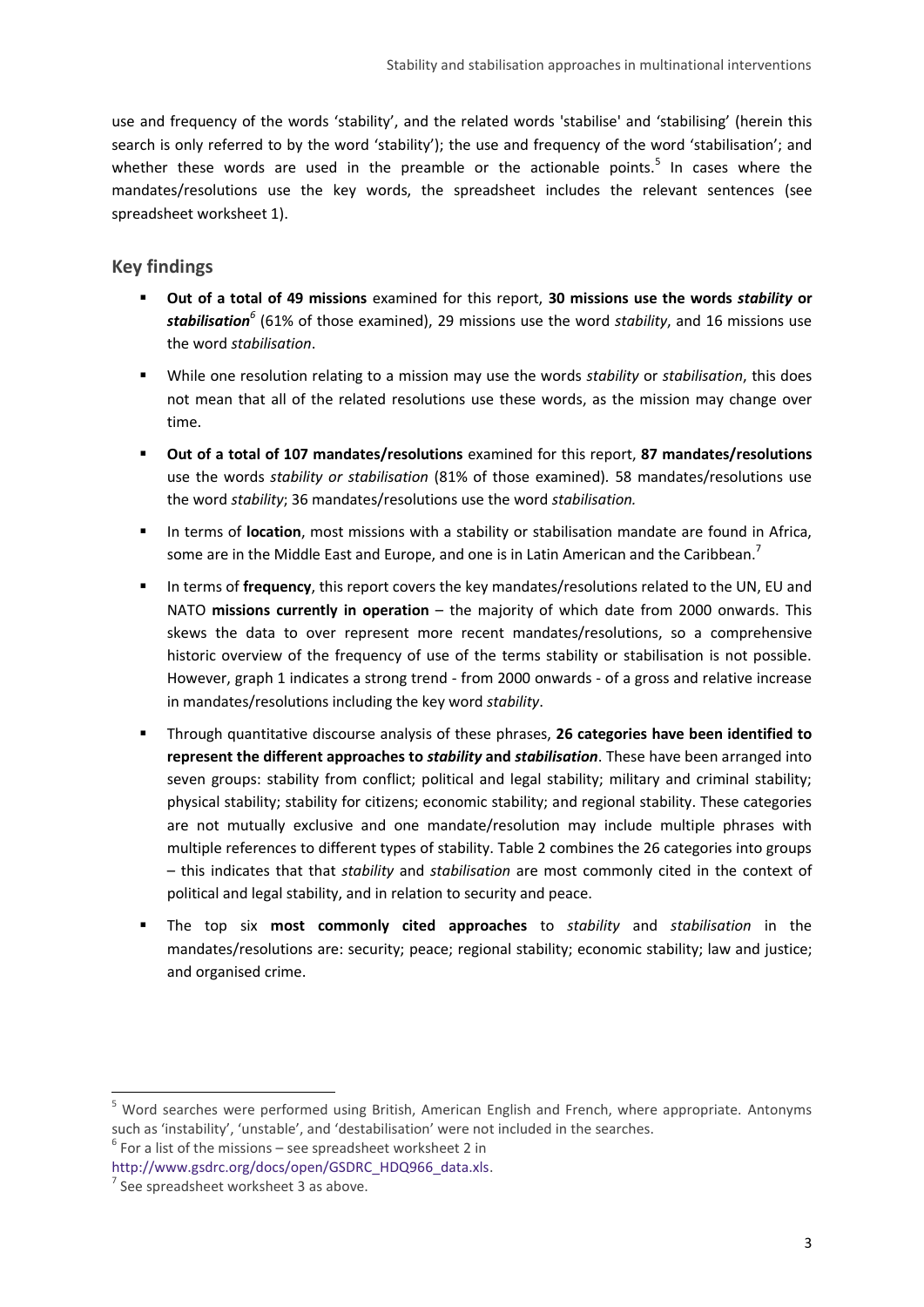## <span id="page-3-0"></span>**2. Number of missions with stability and stabilisation approaches**

Out of a total of 49 missions examined for this report:

- 30 missions (61% of those examined) use the words *stability* or *stabilisation. 8*
- 29 missions use the word *stability*:
	- 23 missions use this word in the preamble
	- 15 missions use this word in the actionable points
- 16 missions use the word *stabilisation*:
	- 9 missions use this word in the preamble
	- 16 missions use this word in the actionable points.

While one resolution relating to a mission may use the words *stability* or *stabilisation*, this does not mean that all of the related resolutions use these words. For example, the United Nations Operation in Côte d'Ivoire (UNOCI) issued eight key mandates/resolutions from 1994 to present – five of these use the word *stability*, three do not; two use the word *stabilisation*, six do not. This is a fairly common occurrence, and reflects how missions change, in line with changing internal and external situations.

Out of a total of 107 mandates/resolutions examined for this report:

- 87 mandates/resolutions (81% of those examined) use the words *stability or stabilisation.*
- 58 mandates/resolutions use the word *stability*:
	- 49 mandates/resolutions use this word in the preamble
	- 29 mandates/resolutions use this word in the actionable points
- 36 mandates/resolutions use the word *stabilisation*:
	- 26 mandates/resolutions use this word in the preamble
	- 29 mandates/resolutions use this word in the actionable points.

## <span id="page-3-1"></span>**3. Location of stability and stabilisation missions**

Table 1 below lists the missions currently in operation that include the language of *stability* or *stabilisation,* according to geographic region. Most are found in Africa, some are in the Middle East and Europe, and one is in Latin American and the Caribbean.<sup>9</sup>

 $8$  For a list of the missions, see spreadsheet worksheet 2 in

[http://www.gsdrc.org/docs/open/GSDRC\\_HDQ966\\_data.xls.](http://www.gsdrc.org/docs/open/GSDRC_HDQ966_data.xls)

<sup>&</sup>lt;sup>9</sup> See spreadsheet worksheet 3 as above.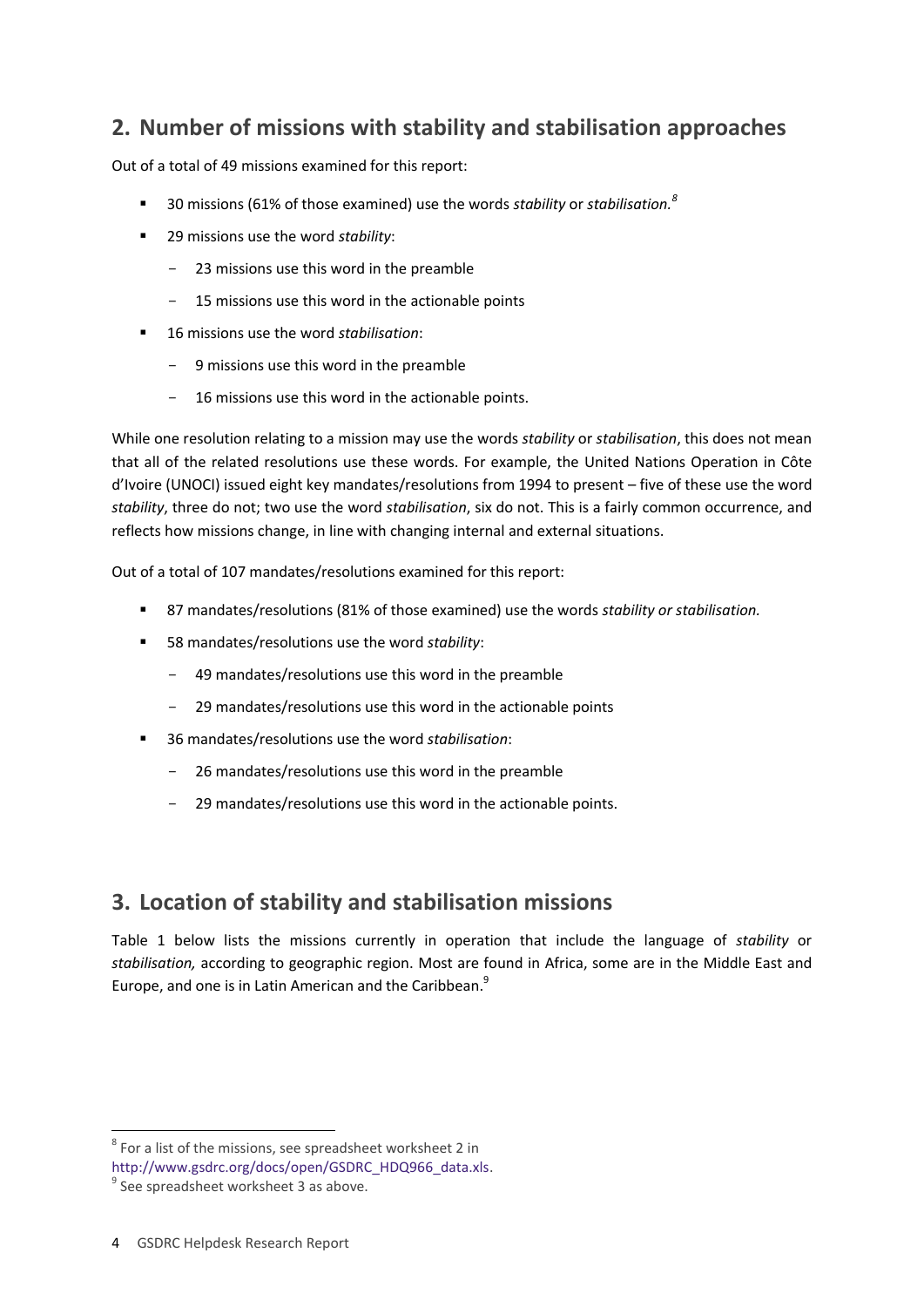| Area                        | Location of mission that uses key words stability/stabilisation |
|-----------------------------|-----------------------------------------------------------------|
| <b>Middle East</b>          | Afghanistan (x 2)                                               |
|                             | Iraq $(x 2)$                                                    |
|                             | Middle East                                                     |
|                             | Palestinian Territories (x 2)                                   |
| Africa                      | Burundi                                                         |
|                             | Central African Republic                                        |
|                             | Côte d'Ivoire                                                   |
|                             | DR Congo and the sub-region                                     |
|                             | DR Congo (x2)                                                   |
|                             | Guinea Bissau                                                   |
|                             | Liberia                                                         |
|                             | Libya                                                           |
|                             | Mali $(x 2)$                                                    |
|                             | Somalia (x 2)                                                   |
|                             | Abyei Area, Sudan                                               |
|                             | Darfur, Sudan                                                   |
|                             | South Sudan                                                     |
|                             | West Africa                                                     |
| Europe                      | Bosnia and Herzegovina                                          |
|                             | Georgia                                                         |
|                             | Kosovo (x 3)                                                    |
| Latin America and Caribbean | Haiti                                                           |

**Table 1: Location of missions that use the words** *stability* **or** *stabilisation*

## <span id="page-4-0"></span>**4. Frequency of stability and stabilisation mandates/resolutions**

This report only covers the key mandates/resolutions related to the UN, EU and NATO missions currently in operation – some of these missions have been running for many years – some even have mandates/resolutions that date back to 1948. However, the majority of mandates/resolutions reviewed are more recent – with the majority dating from 2000 onwards. This skews the data to over represent the more recent mandates/resolutions.

This also means that a general *comprehensive historic* overview of the frequency of use of the terms stability or stabilisation is not possible. Graphs 1 and 2 (see below) instead review the 87 mandates / resolutions included in this review – and indicate in what year the key words appear. Notably, graph 1 indicates a strong trend – from 2000 onwards – of a gross and relative increase in mandates/resolutions including the key word *stability*. Graph 2 indicates a similar, but weaker, trend.<sup>10</sup>

<sup>10</sup> See spreadsheet worksheets 4a, 4b and 4c i[n http://www.gsdrc.org/docs/open/GSDRC\\_HDQ966\\_data.xls.](http://www.gsdrc.org/docs/open/GSDRC_HDQ966_data.xls)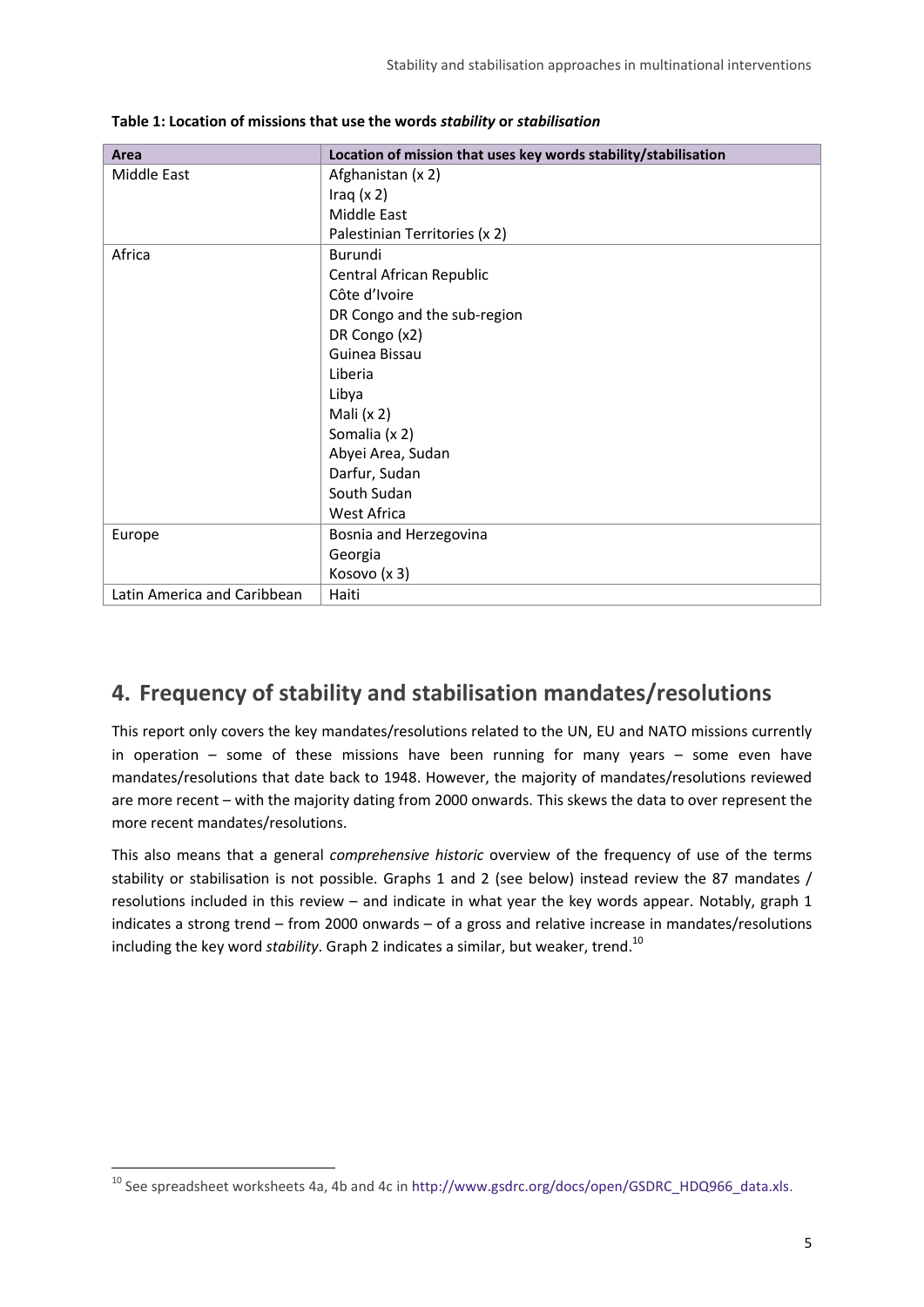

**Graph 1: Number of mandates/resolutions containing word** *stability*

**Graph 2: Number of mandates/resolutions containing word** *stabilisation*

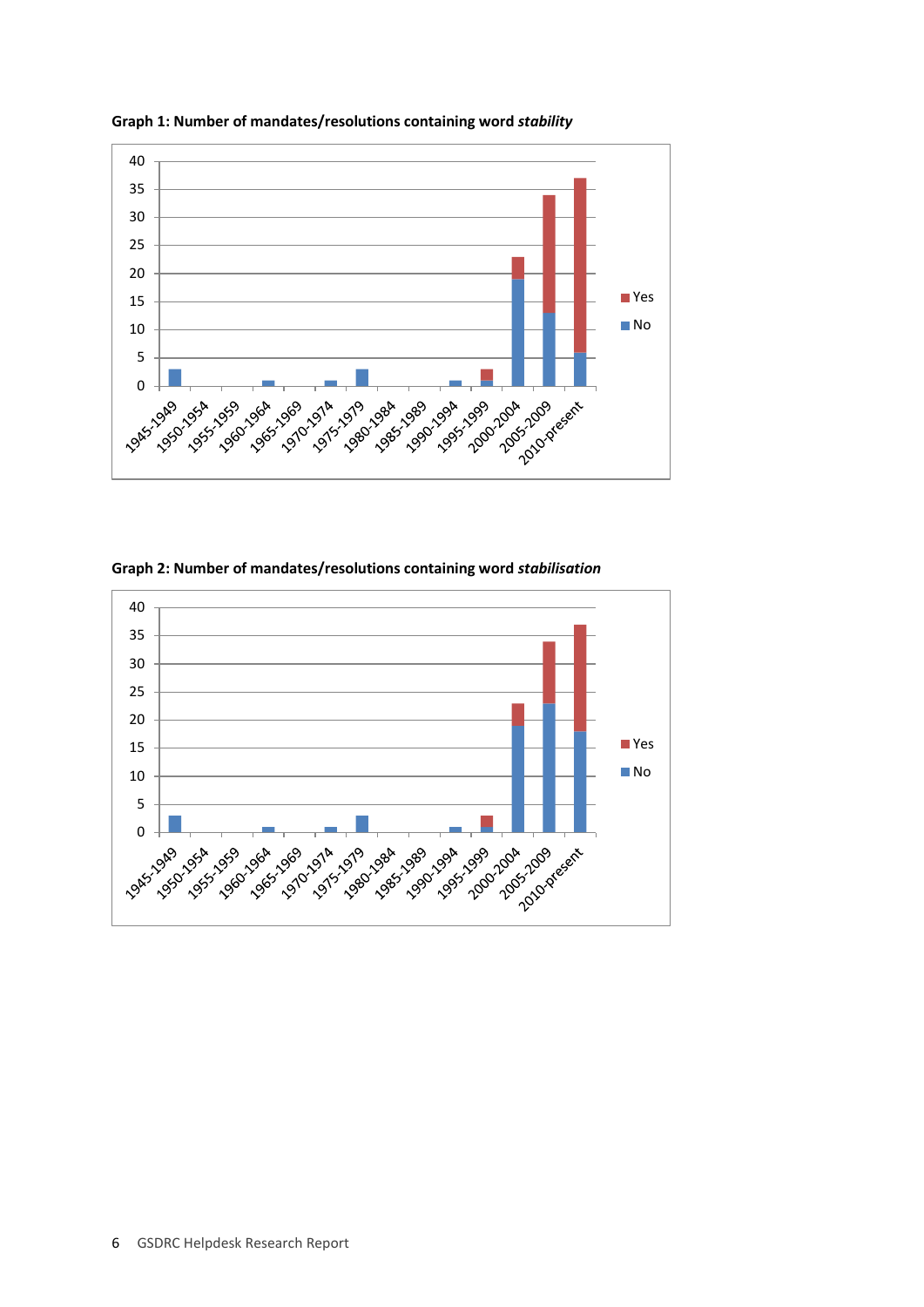## <span id="page-6-0"></span>**5. Different approaches to stability and stabilisation**

In the 107 mandate/resolution documents revised for this rapid report, 87 of these documents use at least one of the key words *stability* or *stabilisation*. In these 87 documents, the key words were used a total of 288 times. The phrases used in the mandates/resolutions are recorded in the accompanying spreadsheet on worksheets 5a and 5b.<sup>11</sup>

Through quantitative discourse analysis of these phrases, 26 categories have been identified to represent the different approaches to *stability* and *stabilisation*; these have been arranged into seven groups (see Table 2). These categories are not mutually exclusive and one mandate/resolution may include multiple phrases with multiple references to different types of stability. Furthermore, some of these references may be explicit or implicit. Table 2 combines the 26 categories into groups – this indicates that that *stability* and *stabilisation* are commonly cited in the context of political and legal stability, and in relation to security and peace.

Accurate and comparable discourse analysis is complex and with many limitations. To limit subjectivity and to facilitate this rapid data gathering exercise, analysis was based on the following: (a) each phrase containing the key words stability and stabilisation were selected; (b) any of the 26 categories that were referenced in a phrase, were given a score of '1' per mandate/resolution; (c) a total score per category was calculated – and is represented in table 2.

For example, the first relevant phrase in the EU's Council Joint Action 2005/190/CFSP (for the mission: EU Integrated Rule of Law Mission for Iraq EUJUST LEX-Iraq) is this: "(1) The European Union is committed to a secure, stable, unified, prosperous and democratic Iraq that will make a positive contribution to the *stability* of the region. The EU supports the people of Iraq and the Iraqi Interim Government in their efforts towards the economic, social and political reconstruction of Iraq in the framework of the implementation of United Nations Security Council Resolution 1546 of 8 June 2004." The following categories were selected for this phrase: security (general); national unity; economic (general); democracy; regional; social (general); and political (general).

 $11$  The spreadsheet records the number of times a key word is used in the mandate/resolution, and it also records the phrase used in the mandate/resolution. In cases where the mandate/resolution repeats a phrase and adds no extra meaning to the interpretation of this report – only one of these phrases has been recorded in the spreadsheet[. http://www.gsdrc.org/docs/open/GSDRC\\_HDQ966\\_data.xls.](http://www.gsdrc.org/docs/open/GSDRC_HDQ966_data.xls)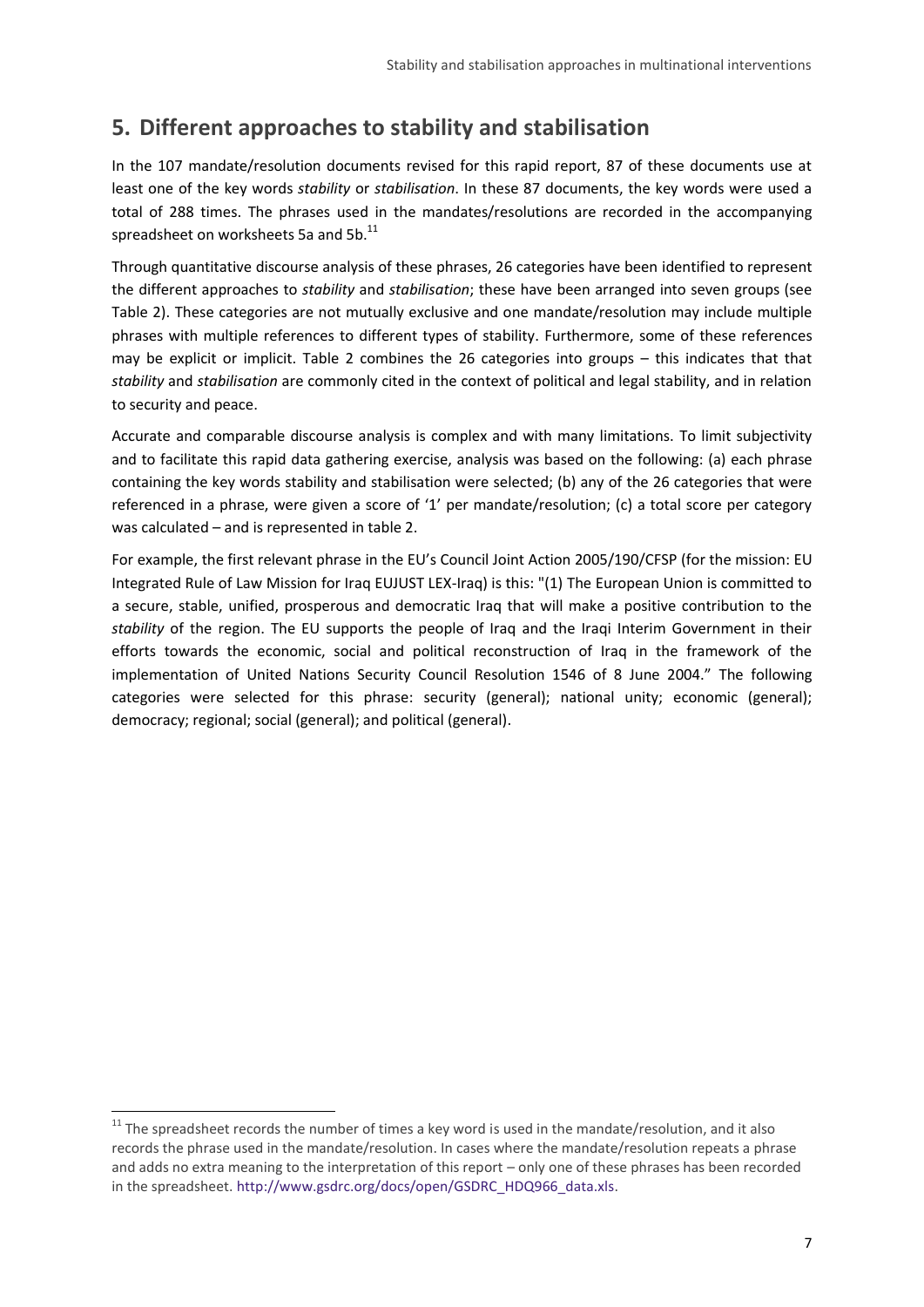**Table 2: Discourse analysis of mandates/resolutions – in what context are the words** *stability* **or**  *stabilisation* **used?**

| Approaches to stability and<br>stabilisation (7 groups) | Approaches to stability and<br>stabilisation (26 categories) | <b>Total for category</b> | <b>Total for group</b> |
|---------------------------------------------------------|--------------------------------------------------------------|---------------------------|------------------------|
| <b>Stability from conflict</b>                          |                                                              |                           | 65                     |
|                                                         | Security (general)                                           | 34                        |                        |
|                                                         | Peace (general)                                              | 31                        |                        |
| Military and criminal stability                         |                                                              |                           | 45                     |
|                                                         | Security Sector Reform (SSR)                                 | 14                        |                        |
|                                                         | Disarmament, Demobilisation                                  |                           |                        |
|                                                         | and Reintegration (DDR)                                      | 7                         |                        |
|                                                         | Organised crime                                              | 18                        |                        |
|                                                         | Protect civilians                                            | 6                         |                        |
| <b>Physical stability</b>                               |                                                              |                           | 30                     |
|                                                         | Reconstruction                                               | 17                        |                        |
|                                                         | Secure borders                                               | 6                         |                        |
|                                                         | Natural disasters                                            | 3                         |                        |
|                                                         | Infrastructure                                               | 4                         |                        |
| <b>Stability for citizens</b>                           |                                                              |                           | 37                     |
|                                                         | Development (general)                                        | 13                        |                        |
|                                                         | Social (general)                                             | 9                         |                        |
|                                                         | Poverty/ welfare                                             | 5                         |                        |
|                                                         | Livelihoods                                                  | 3                         |                        |
|                                                         | Humanitarian (incl. refugees)                                | 6                         |                        |
|                                                         | Equity                                                       | 1                         |                        |
| <b>Political and legal stability</b>                    |                                                              |                           | 78                     |
|                                                         | Political (general)                                          | 15                        |                        |
|                                                         | Democracy/elections                                          | 14                        |                        |
|                                                         | Law/ justice                                                 | 18                        |                        |
|                                                         | Reconciliation                                               | 9                         |                        |
|                                                         | National unity/identity                                      | 5                         |                        |
|                                                         | Human rights                                                 | 6                         |                        |
|                                                         | Governance (general)                                         | 5                         |                        |
|                                                         | State building/institutional                                 |                           |                        |
|                                                         | reform                                                       | 6                         |                        |
| <b>Economic stability</b>                               |                                                              |                           | 18                     |
|                                                         | Economic (general)                                           | 18                        |                        |
| <b>Regional stability</b>                               |                                                              |                           | 27                     |
|                                                         | Regional                                                     | 27                        |                        |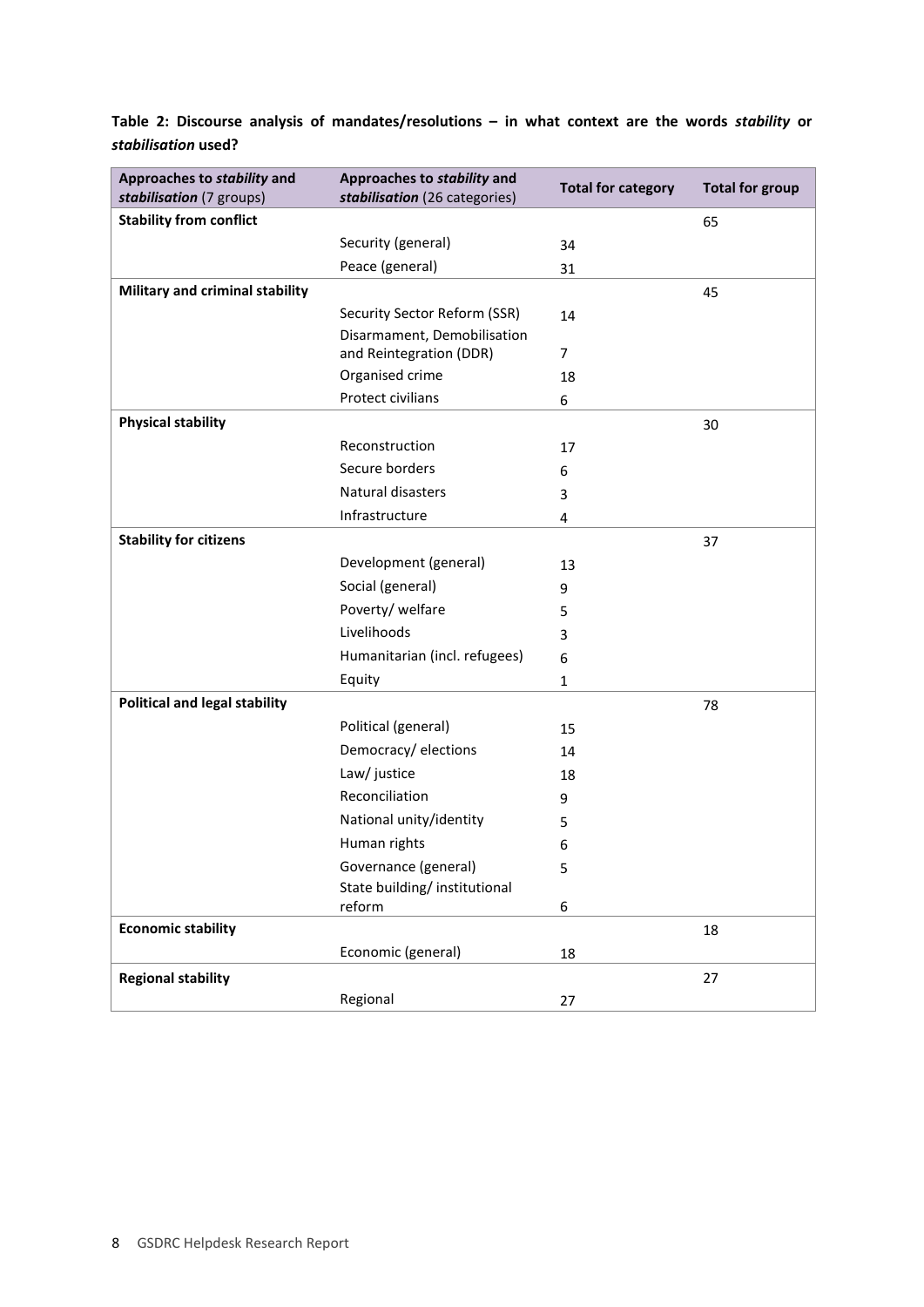Graph 3 below arranges the 26 above categories in numerical order, revealing that the most commonly cited words in relation to *stability* and *stabilisation* are security and peace. The third most common reference is to the regional aspects of *stability* and *stabilisation*. The fourth most common reference is to the economic aspects of *stability* and *stabilisation*.



**Graph 3: Discourse analysis – frequency of words used with** *stability* **and** *stabilisation*

#### **Comparing UN, EU and NATO approaches to stability and stabilisation**

55% of all active missions are led by the UN. Of the 107 mandates/resolutions examined in this report, 69% (74 mandates/resolutions) are linked to UN missions, therefore the findings of this report are more representative of the UN, than of the EU or NATO (see table 3).

It is also important to note that UN mandates/resolutions are used not only by the UN, but also by the EU and NATO. Therefore, in the documents reviewed for this report, one of the mandates/resolutions relating to the EU is an UN mandate/resolution; and 12 of the mandates/resolutions relating to NATO are UN mandates/resolutions. This means that of the 107 mandates/resolutions reviewed for this paper, 81% (87 mandates/resolutions) were drafted by the UN, and can be expected to reflect UN values (see table 3).

This indicates that a comparison of UN, EU and NATO approaches to *stability* or *stabilisation* may be difficult to assess via this rapid quantitative discourse analysis. To complement this study, it would be valuable to conduct qualitative analysis of UN, EU and NATO strategy, policy and evaluation reports.